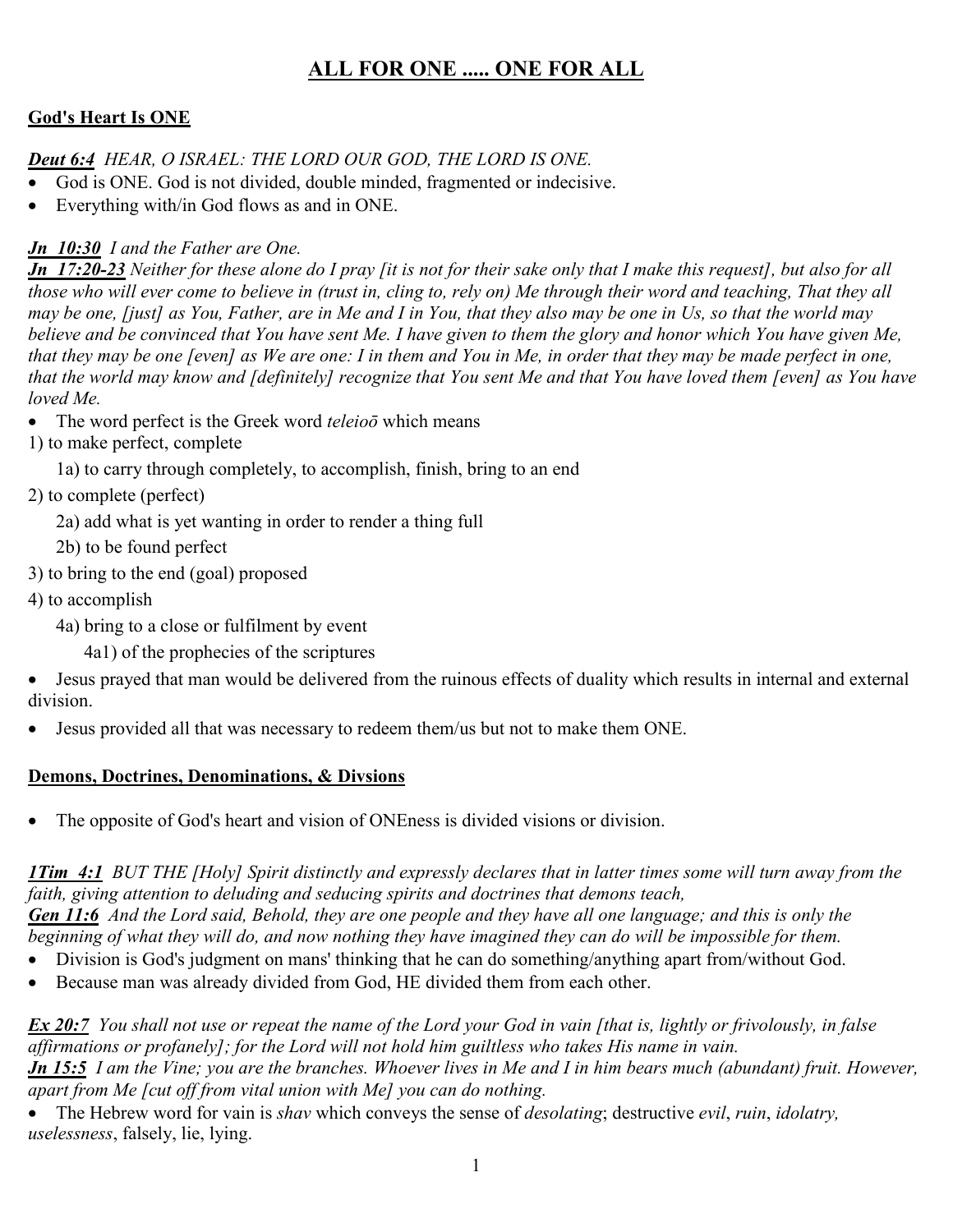- Many xtns think using the name of the Lord in vain mostly means profaning the name of God, Jesus or the Holy Spirit (???damnit, Jesus Christ!, sacre bleu) and there is an aspect of truism in that.
- A more accurate meaning of that verse is to say God inspired, initiated, indorsed and/or implemented something when in fact it was me or someone else doing "my/their own thing" and attaching God's name to it.
- Jesus made it very clear that apart from Him we can do nothing. The Greek word for nothing is *oudeis* and means
- not anything at all, never, none, not one thing.

• Obviously we haven't heard nor understood what Jesus meant because one doesn't have to look very far to hear/see all kinds of things accredited to His name, but are more likely a product of taking His name in vain.

*1 Cor 1:11-13; 3:1-5 For it has been made clear to me, my brethren, by those of Chloe's household, that there are contentions and wrangling and factions among you. What I mean is this, that each one of you [either] says, I belong to Paul, or I belong to Apollos, or I belong to Cephas (Peter), or I belong to Christ. Is Christ (the Messiah) divided into parts?..... HOWEVER, BRETHREN, I could not talk to you as to spiritual [men], but as to nonspiritual [men of the flesh, in whom the carnal nature predominates], as to mere infants [in the new life] in Christ [unable to talk yet!] I fed you with milk, not solid food, for you were not yet strong enough [to be ready for it]; but even yet you are not strong enough [to be ready for it], For you are still [unspiritual, having the nature] of the flesh [under the control of ordinary impulses]. For as long as [there are] envying and jealousy and wrangling and factions among you, are you not unspiritual and of the flesh, behaving yourselves after a human standard and like mere (unchanged) men?* 

 *For when one says, I belong to Paul, and another, I belong to Apollos, are you not [proving yourselves] ordinary (unchanged) men?* 

 *What then is Apollos? What is Paul? Ministering servants [not heads of parties] through whom you believed, even as the Lord appointed to each his task:* 

- Paul caught wind (discerning of spirits) of what was brewing in Corinth and because of that said he had to address them as non spiritual, carnal, mere infants....not as spiritual.
- All the letters Paul wrote and those in Revelation are addressed to the Ekklessia/Church (called out ONEs) in a specific, geographically/geopolitically defined locale. (Rome, Corinth, Ephesus, Sardis, Philadelphia, Laodicea, etc.)
- From God's perspective there is only to be ONE Ekklessia/Church in any defined geographical/geopolitical locale.
- What has happened since New Testament times with the formation and spread of denominations, movements, parachurch organizations testifies and bears witness to xtndom's carnality and divisions (approximately 40,000+).
- denomination = **1.** Identifying word or words by which someone or something is called and classified or distinguished from others; **2.** A group of religious congregations having its own organization and a distinctive faith.
- Xtn religion in all its many expressions has excelled in marketing its differences and divisions.

### **Fundamentalists**

• Fundamentalists redefine unity of the Spirit to mean agreement on and adherence to their doctrines (distortions of Truth) and membership in their "thing called church".

• Fundamentalists resist embracing and walking in the progressive revelation of Christ (pressing on to our high calling, ascending and/or overcoming) because HE comes against their core belief "system" and doesn't fit in their box.

• To move on in God is challenging, risky and messy but remember.......God didn't child proof the garden.

### **Charismatics**

• Charismatic denominations/movements add an emphasis on gifts and experiences to their doctrinal beliefs and practices.

### **Independents**

• Independent works/movements are largely built around a strong personality.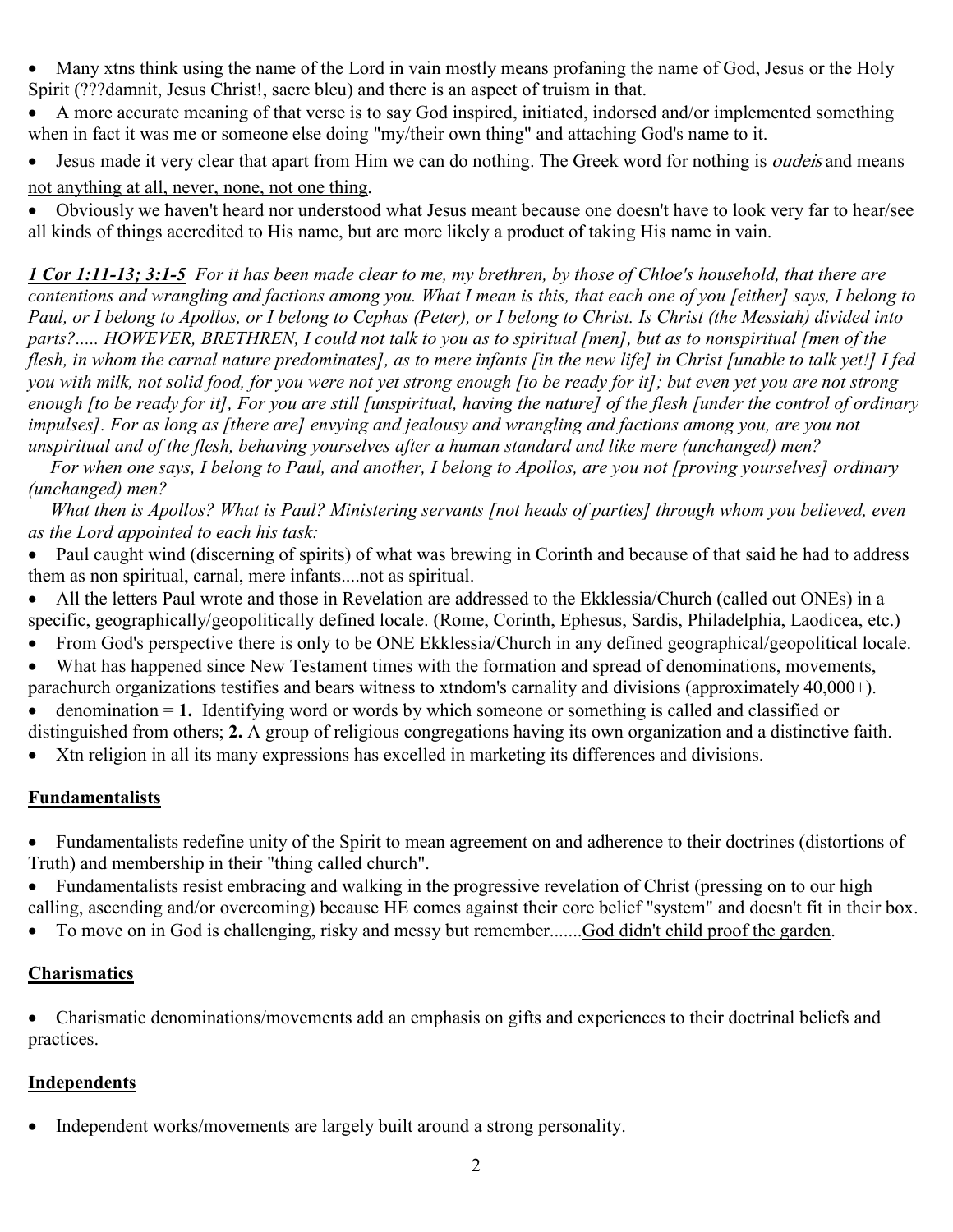#### **Parachurch Organizations**

• Parachurch Organizations are typically started and sustained to address some niche cause (Prison Ministry, WorldVision, YWAM, Campus Crusade, etc. - well over 250,000+) not addressed by the denominations and/or movements.

#### **Causes of Division and/or Hindrances/Obstacles to Oneness**

*Matt 19:6 So they are no longer two, but one flesh. What therefore God has joined together, let not man put asunder (separate).* 

• To divide or separate what God has joined together is not something to be part of. Joining together what God hasn't is also something we don't want to be part of.

• Anything that separates us or joins us apart from God is an enemy to the purposes of God.

*1 Cor 10:5-6 Nevertheless, God was not pleased with the great majority of them, for they were overthrown and strewn down along [the ground] in the wilderness.* 

 *Now these things are examples (warnings and admonitions) for us not to desire or crave or covet or lust after evil and carnal things as they did* 

• In *1 Cor 10* Paul refers to Israel's exodus from Egypt and their wilderness wanderings as example s to us.

• Out of the approximately 3 million people who came out of Egypt only 3 of those 20 or over *(Num 14:29)* entered the promised land and one of them was diseased (Joshua, Caleb and the bones of Joseph *(Ex 13:19; Josh 24:32*

• If half those who left Egypt and wandered in the wilderness were over 20 that would mean approximately 1.5 million people died in the wilderness. To put that into perspective, it is an average of 100 funerals a day.

#### **Murmuring, complaining**

*Num 11:1 AND THE people grumbled and deplored their hardships, which was evil in the ears of the Lord, and when the Lord heard it, His anger was kindled; and the fire of the Lord burned among them and devoured those in the outlying parts of the camp.* 

*1 Cor 10:10 Nor discontentedly murmur as some of them did--and were put out of the way entirely by the destroyer (death).* 

• The Greek word for murmur is *gogguzō* which means **1***. to murmur, mutter, grumble, say anything against in a low tone* 

*1a. of the cooing of doves* 

*1b. of those who confer secretly together* 

*1c. of those who discontentedly complain* 

• Covenant, joining, fellowship is only established and sustained by the WORD but it can be easily destroyed by words.

• Father hears our murmuring and it is one of the main reasons His fire is needed to purify us.

#### **Carnality**

*Num 11:4-6 And the mixed multitude among them [the rabble who followed Israel from Egypt] began to lust greatly [for familiar and dainty food], and the Israelites wept again and said, Who will give us meat to eat? We remember the fish we ate freely in Egypt and without cost, the cucumbers, melons, leeks, onions, and garlic. But now our soul (our strength) is dried up; there is nothing at all [in the way of food] to be seen but this manna.* 

*1 Cor 10:6 Now these things are examples (warnings and admonitions) for us not to desire or crave or covet or lust after evil and carnal things as they did.*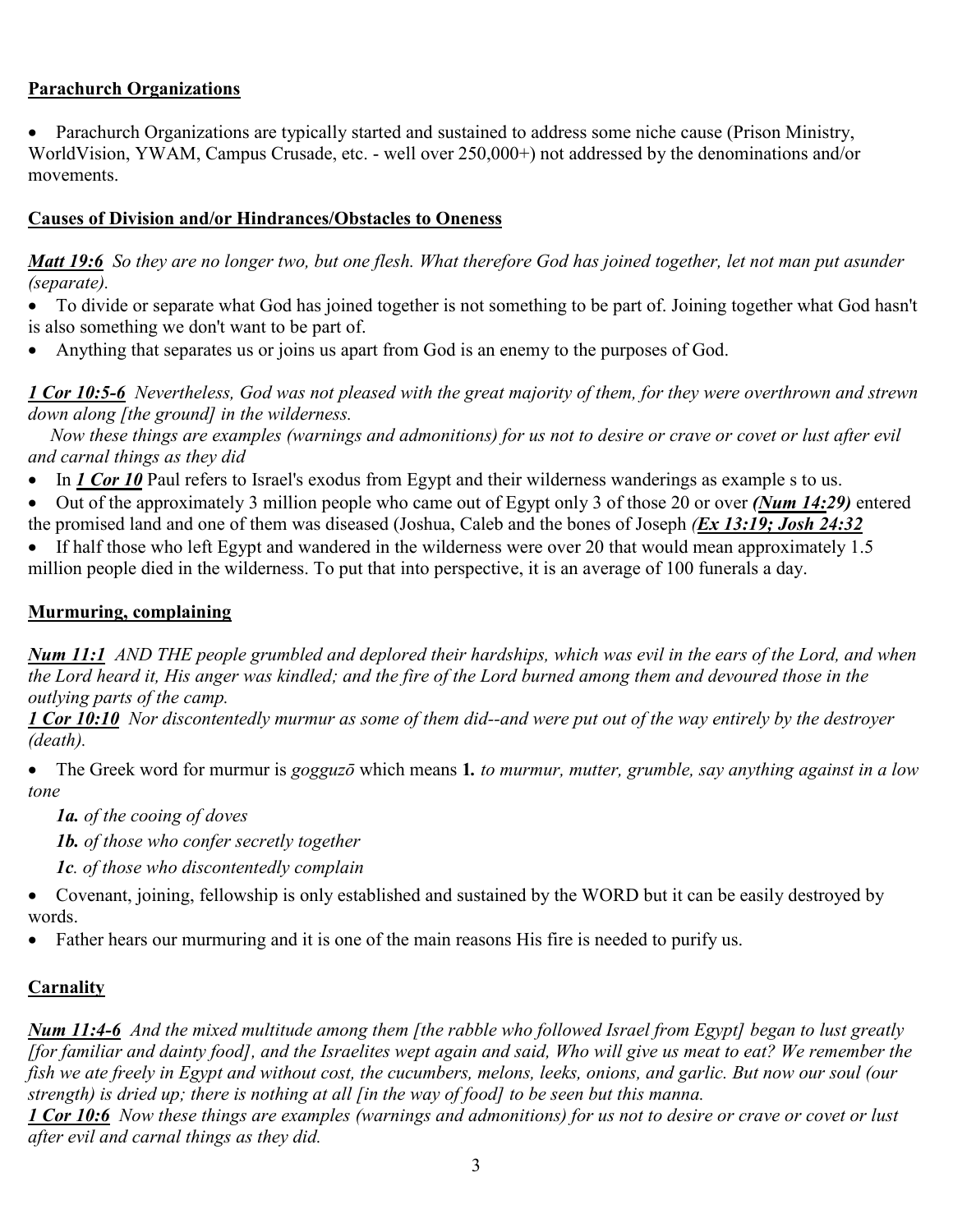*Rom 8:6-8 Now the mind of the flesh [which is sense and reason without the Holy Spirit] is death [death that comprises all the miseries arising from sin, both here and hereafter]. But the mind of the [Holy] Spirit is life and [soul] peace [both now and forever]. [That is] because the mind of the flesh [with its carnal thoughts and purposes] is hostile to God, for it does not submit itself to God's Law; indeed it cannot. So then those who are living the life of the flesh [catering to the appetites and impulses of their carnal nature] cannot please or satisfy God, or be acceptable to Him.* 

• *Rom 8:1-8* speaks of those who walk in the Spirit as opposed to the flesh, those who are spiritual as opposed to those who are carnal.

- There was a mixed multitude because there was duality/mixture in the people.
- They weren't content, satisfied, with God's presence and provision so they desired fleshy, carnal things.
- To the extent that we cater to the appetites and impulses of our carnal nature and look elsewhere to that extent we become dried up, soulish, self satisfied, self pleasers.

• Xtndom is largely and more focused on the hand of God, His presents (what He'll do for me/we), rather than God's face, His presence (HIM).

### **Idolatry**

*Ex 32:4-6 And he received the gold at their hand and fashioned it with a graving tool and made it a molten calf; and they said, These are your gods, O Israel, which brought you up out of the land of Egypt!* 

 *And when Aaron saw the molten calf, he built an altar before it; and Aaron made proclamation, and said, Tomorrow shall be a feast to the Lord. And they rose up early the next day and offered burnt offerings and brought peace offerings; and the people sat down to eat and drink and rose up to play* 

*1 Cor 10:7; 14 Do not be worshipers of false gods as some of them were, as it is written, The people sat down to eat and drink [the sacrifices offered to the golden calf at Horeb] and rose to sport (to dance and give way to jesting and hilarity).... Therefore, my dearly beloved, shun (keep clear away from, avoid by flight if need be) any sort of idolatry (of loving or venerating anything more than God).* 

- Carnality inevitably manifests itself in idolatry.
- Paul defines idolatry as *loving or venerating anything more than God*.

### **Rebellion**

*Gen 3:1 NOW THE serpent was more subtle and crafty than any living creature of the field which the Lord God had made. And he [Satan] said to the woman, Can it really be that God has said, You shall not eat from every tree of the garden?*

*Num 12:1-2 NOW MIRIAM and Aaron talked against Moses [their brother] because of his Cushite wife, for he had married a Cushite woman. And they said, Has the Lord indeed spoken only by Moses? Has He not spoken also by us? And the Lord heard it.* 

*Num 16:1-3 NOW KORAH son of Izhar, the son of Kohath, the son of Levi, with Dathan and Abiram sons of Eliab, and On son of Peleth, sons of Reuben, took men, And they rose up before Moses, with certain of the Israelites, 250 princes or leaders of the congregation called to the assembly, men well known and of distinction. And they gathered*  together against Moses and Aaron, and said to them, [Enough of you!] You take too much upon yourselves, seeing that *all the congregation is holy, every one of them, and the Lord is among them. Why then do you lift yourselves up above the assembly of the Lord?* 

- The first rebellion and every rebellion since begins with the enemy sowing doubt, distrust and discord.
- Suffice to say that rebellion is deadly.

### **Unbelief**

### *Num. 14:1-35*

*Heb\_3:19 So we see that they were not able to enter [into His rest], because of their unwillingness to adhere to and trust in and rely on God [unbelief had shut them out].*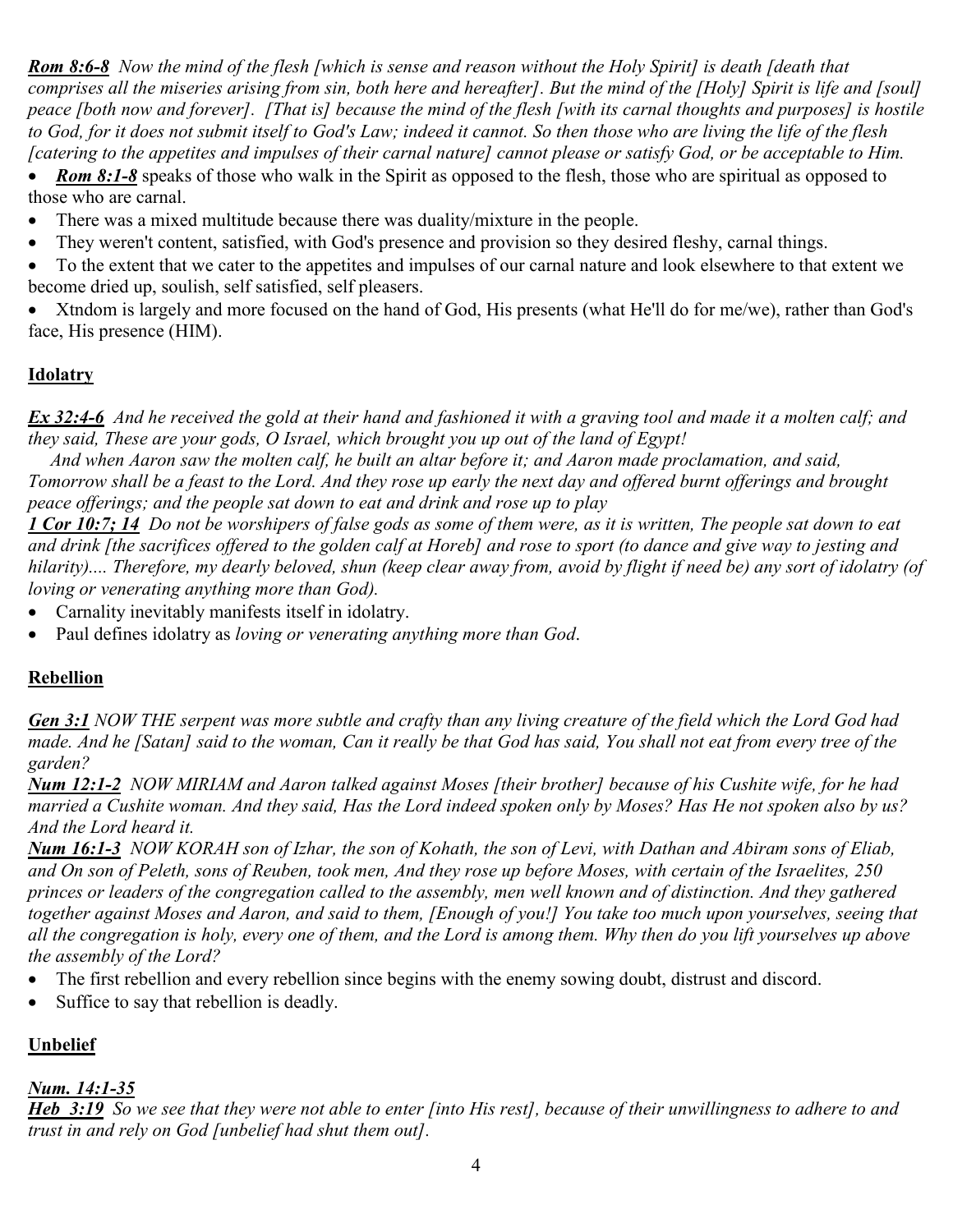• Unbelief will prevent us from possessing Father's promised land.

#### **Gathering, But Not Assembling**

*1 Cor\_14:26 What then, brethren, is [the right course]? When you meet together, each one has a hymn, a teaching, a disclosure of special knowledge or information, an utterance in a [strange] tongue, or an interpretation of it. [But] let everything be constructive and edifying and for the good of all.*

*Heb 10:22-25 Let us all come forward and draw near with true (honest and sincere) hearts in unqualified assurance and absolute conviction engendered by faith (by that leaning of the entire human personality on God in absolute trust and confidence in His power, wisdom, and goodness), having our hearts sprinkled and purified from a guilty (evil) conscience and our bodies cleansed with pure water.* 

 *So let us seize and hold fast and retain without wavering the hope we cherish and confess and our acknowledgement of it, for He Who promised is reliable (sure) and faithful to His word. And let us consider and give attentive, continuous care to watching over ONE another, studying how we may stir up (stimulate and incite) to love and helpful deeds and noble activities, Not forsaking or neglecting to assemble together [as believers], as is the habit of some people, but exhorting (admonishing [warning, urging, and encouraging]) ONE another, and all the more faithfully as you see the day approaching.* 

- Too many times we gather without assembling.
- The dictionary defines gather as **1.** collect in one place, **2.** Get people together, **3.** Draw and bring closer.
- The Greek word for assembling is *episunagōgē* which means: **1.** a gathering together in one place **2.** the assembly (of Christians).
- The dictionary defines assemble as *create by putting components or members together* and assembly as **1.** a *group of persons who are gathered together for a common purpose,* **2.** *A unit consisting of components that have been fitted together.*
- The dictionary definition seems to take into account the reason for assembling which the scripture says is *to exhort ONE another* which is the Greek word *parakaleō* (like paraclete/Comforter) which means;

**1.** *to call to one's side, call for, summon*

- **2.** *to address, speak to, (call to, call upon), which may be done in the way of exhortation, entreaty, comfort, instruction, etc.* 
	- **2a.** *to admonish, exhort*
	- **2b.** *to beg, entreat, beseech*

**2b1.** *to strive to appease by entreaty* 

**2c.** *to console, to encourage and strengthen by consolation, to comfort*  **2c1.** *to receive consolation, be comforted* 

**2d.** *to encourage, strengthen* 

**2e.** *to instruct, teach* 

#### **GOD/JESUS The\_\_\_\_\_Disturber**

*Mk 5:37 And He permitted no one to accompany Him except Peter and James and John the brother of James..... AND Mk 9:1-2 JESUS said to them, Truly and solemnly I say to you, there are some standing here who will in no way taste death before they see the kingdom of God come in [its] power. Six days after this, Jesus took with Him Peter and James and John and led them up on a high mountain apart by themselves. And He was transfigured before them and became resplendent with divine brightness.* 

*Lk 9:46 But a controversy arose among them as to which of them might be the greatest [surpassing the others in excellence, worth, and authority].*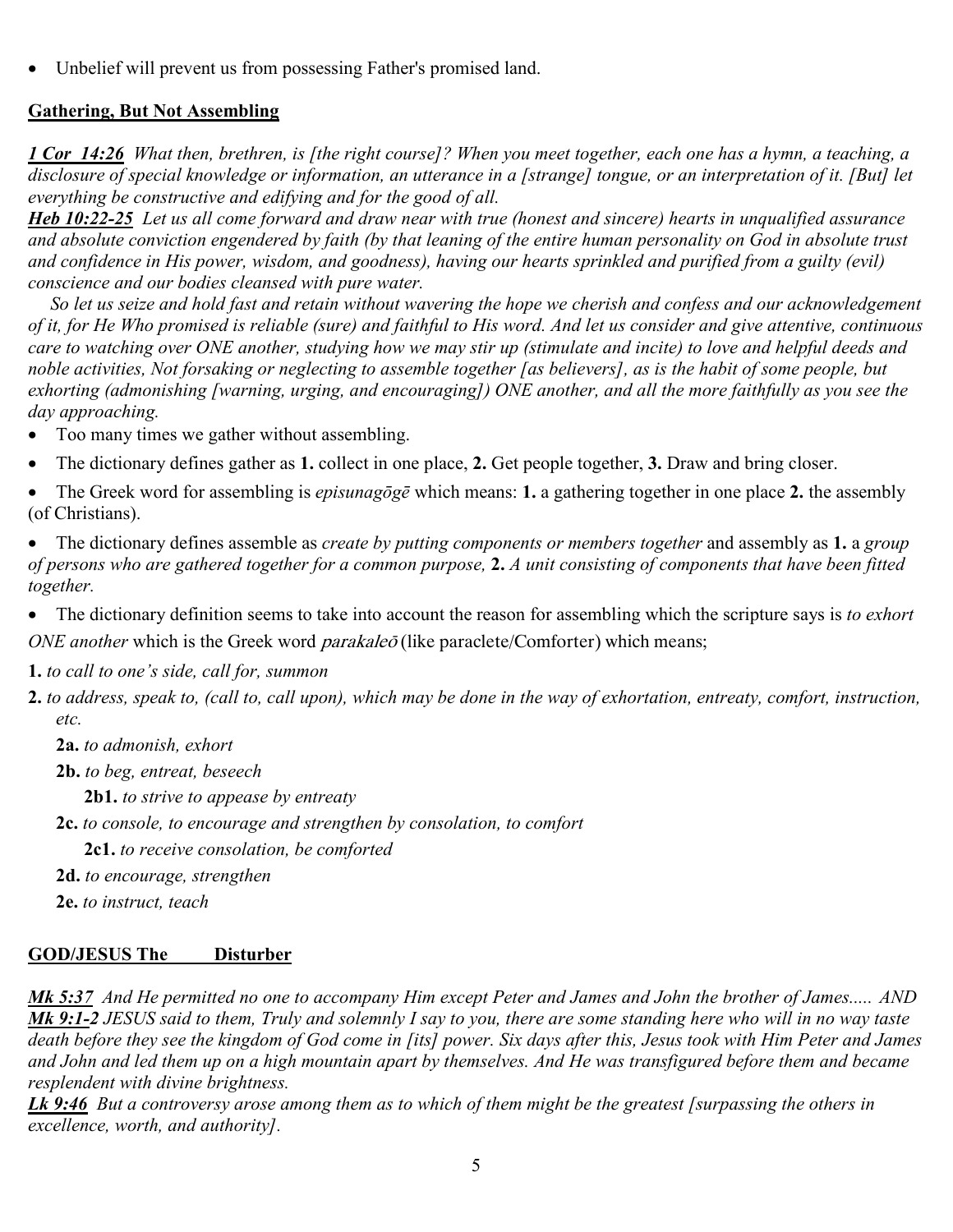*Jn 21:20 But Peter turned and saw the disciple whom Jesus loved, following--the one who also had leaned back on His breast at the supper and had said, Lord, who is it that is going to betray You?* 

• Bill Cosby had a routine in which he quipped "but father always liked me best".

• The gospel writers seem to indicate that Jesus played favorites with Peter, James & John. His favoritism had the potential to and probably did create jealousy amongst the other disciples who contended amongst themselves as to who was the greatest.

• Even though Jesus knew and addressed their petty squabbles He continued to favor the same three guys. Jesus refused to change His behavior to cater to the disciples character issues in order to keep (pseudo) peace.

• Most xtns are reluctant to deal with controversy, contentions and/or disagreements, but not so Jesus because He knows ONEness is tested under those conditions.

• God allows and initiates circumstances to bring disagreements, controversy, contentious issues and our latent tendencies to the fore. The challenge when facing these is to maintain respectful and loving relationships with ONE another as Father exposes our carnal selves, purifies our hearts and seals HIS covenant with forbearance, forgiveness and love for ONE another.

• We must not placate others' prejudices, cater to others' carnality or satiate others' self centeredness because in doing so we become peacekeepers instead of peacemakers.

*1 Cor 11:18-19 For in the first place, when you assemble as a congregation, I hear that there are cliques (divisions and factions) among you; and I in part believe it, For doubtless there have to be factions or parties among you in order that they who are genuine and of approved fitness may become evident and plainly recognized among you. Heb\_4:12 For the Word that God speaks is alive and full of power [making it active, operative, energizing, and effective]; it is sharper than any two-edged sword, penetrating to the dividing line of the breath of life (soul) and [the immortal] spirit, and of joints and marrow [of the deepest parts of our nature], exposing and sifting and analyzing and judging the very thoughts and purposes of the heart.* 

- God uses division to expose the false (what is not Christ) and approve the true (what is Christ).
- God's WORD divides between flesh and Spirit, both within (internally) and without (externally)

#### **ONEness .........The Manifestation of God's Heart and WAY to His Blessings, Purpose & Glory**

*Ps 133:1-3 BEHOLD, HOW good and how pleasant it is for brethren to dwell together as one! It is like the precious ointment poured on the head, that ran down on the beard, even the beard of Aaron [the first high priest], that came down upon the collar and skirts of his garments [consecrating the whole body]. It is like the dew of [lofty] Mount Hermon and the dew that comes on the hills of Zion; for there the Lord has commanded the blessing, even life forevermore [upon the high and the lowly].* 

- Mans' duality and divisions limit God's anointing (Christ).
- The Lord only commands His blessing of life evermore in the place of ONEness and anointing.
- ONEness brings God's blessings and His glory.

*Heb 11:23-29 [Prompted] by faith Moses, after his birth, was kept concealed for three months by his parents, because they saw how comely the child was; and they were not overawed and terrified by the king's decree.* 

 *[Aroused] by faith Moses, when he had grown to maturity and become great, refused to be called the son of Pharaoh's daughter, Because he preferred to share the oppression [suffer the hardships] and bear the shame of the people of God rather than to have the fleeting enjoyment of a sinful life. He considered the contempt and abuse and shame [borne for] the Christ (the Messiah Who was to come) to be greater wealth than all the treasures of Egypt, for he looked forward and away to the reward (recompense).* 

*[Motivated] by faith he left Egypt behind him, being unawed and undismayed by the wrath of the king; for he never flinched but held staunchly to his purpose and endured steadfastly as one who gazed on Him Who is invisible,*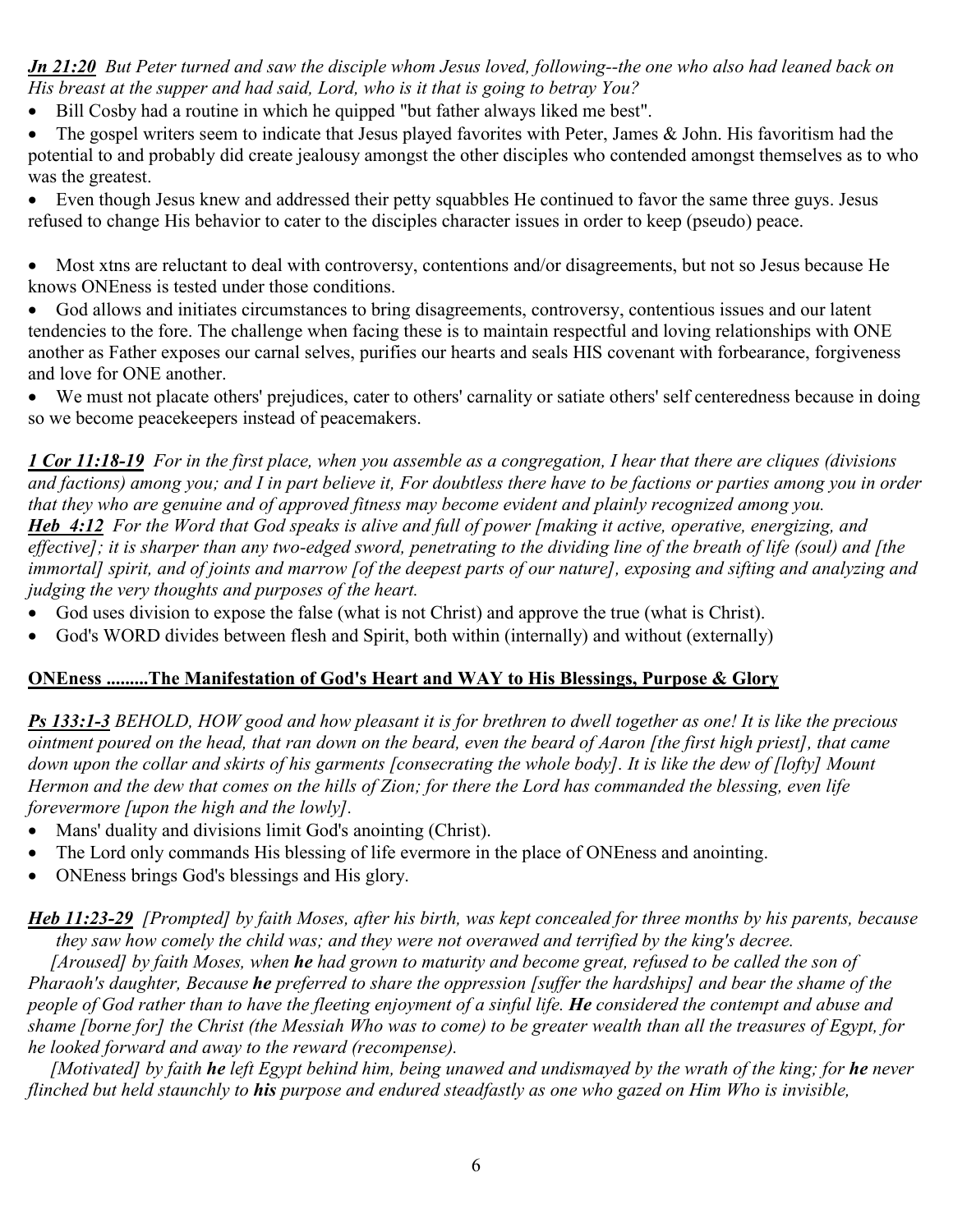*By faith (simple trust and confidence in God) he instituted and carried out the Passover and the sprinkling of the blood [on the doorposts], so that the destroyer of the firstborn (the angel) might not touch those [of the children of Israel].* 

 *By faith they passed through the Red Sea as by dry land, which the Egyptians attempting to do were drowned.* 

- Moses was a faithful individual but it it is corporate faith that leads to the promised land.
- Come ou as individuals, enter the promised land as a corporate man.
- Although the word corporate is not found in the scriptures it has been used to describe Christ.

• Corporate means: **1.** United; combined **2.** United in a legal body, as a number of individuals who are empowered to transact business as an individual; formed into a corporation; incorporated. **3.** Belonging or pertaining to a corporation; as, corporate interests. **4.** Shared by all members of a unified group, common, joint, as, corporate responsibility.

• God is raising up a corporate Man with a corporate anointing. The name of His anointed corporation is Christ and

this corporate Man (Head and Body) has been given legal title, ownership of all things. **(***Gen 1:26-28)*

• Its the whole Body or nobody.

#### *Col 1:27; 2:9-10 For to them God would make known what are the riches of the glory of this mystery among the nations, which is Christ in you, the hope of glory*

- Christ in you is not you (singular), rather it's Christ in you (plural) and you (plural) in Christ!
- I am not Christ and neither are you ......but HWE are.
- If Christ is in you/me/HWE... why do so many xtns ask Him to come and/or why are they waiting for His return?

*Col 2:9-10 For in Him the whole fullness of Deity (the Godhead) continues to dwell in bodily form [giving complete expression of the divine nature]. And you are in Him, made full and having come to fullness of life [in Christ you too are filled with the Godhead--Father, Son and Holy Spirit--and reach full spiritual stature]. And He is the Head of all rule and authority [of every angelic principality and power].* 

• To only think only of Christ as the Head is akin to spiritual decapitation.

• You've probably heard me say many times that *Colossians* emphasizes Christ the Head. Although the fullness of the Godhead dwells in us, we as an individuals cannot manifest the fullness of Christ. Paul completed his revelation of the corporate Christ in his letter the Ephesians.

• The six chapters of *Ephesians* describe this corporate Christ as His Church, His temple, His family, His Body, His Bride and His army...all corporate words.

### *1 Cor 6:17 But he that is joined unto the Lord is one spirit.*

*Eph 4:16 For because of Him the whole body (the church, in all its various parts), closely joined and firmly knit together by the joints and ligaments with which it is supplied, when each part [with power adapted to its need] is working properly [in all its functions], grows to full maturity, building itself up in love.* 

• ONEness is predicated upon God being ONE and His being ONE with the members of His Body.

• A joint must be joined, you cannot be a joint by yourself. To be a joint of supply to others or to receive a supply from another joint one must be joined.

- The relationship of various members of the Body to each other is soley on God's terms, not the member's terms.
- Without connection to the Head and other members there will and can be no Life flow in and through the Body

#### *1 Cor 2:16 For who has known or understood the mind (the counsels and purposes) of the Lord so as to guide and instruct Him and give Him knowledge? But we have the mind of Christ (the Messiah) and do hold the thoughts (feelings and purposes) of His heart.*

• The mind of Christ is only found in individuals whose mind sets have been transformed to a corporate way of life and thought.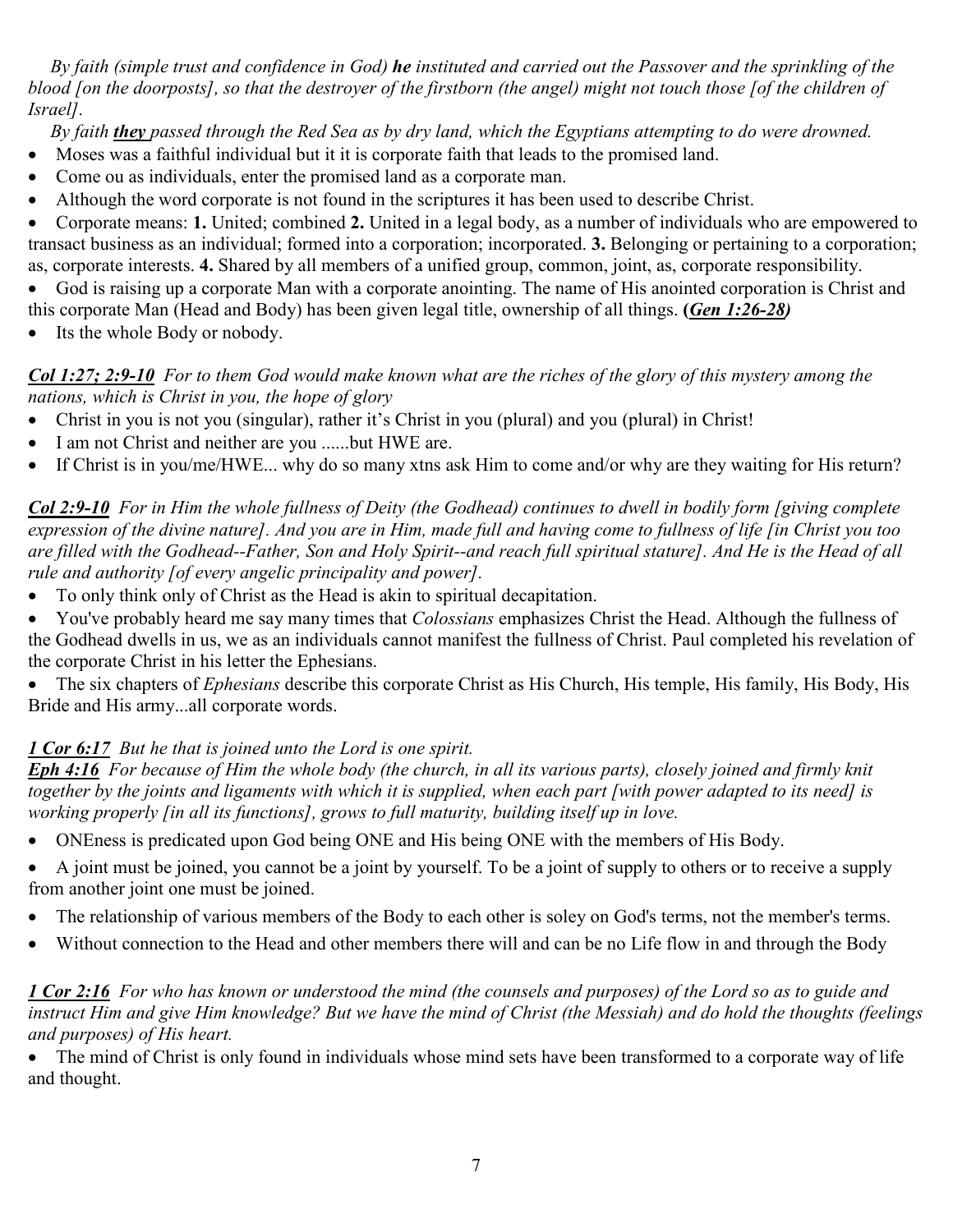### **The Prince Of Peace & PeaceMakers**

*Eph 4:3-6 Be eager and strive earnestly to guard and keep the harmony and oneness of [and produced by] the Spirit in the binding power of peace. [There is] one body and one Spirit--just as there is also one hope [that belongs] to the calling you received-- [There is] one Lord, one faith, one baptism, One God and Father of [us] all, Who is above all [Sovereign over all], pervading all and [living] in [us] all.* 

• Paul mentions 8 expressions of ONEness in this passage:

**1. ONE Body** - broken for us *(1 Cor 11:24)* as the perfect sacrifice *(Heb 10:5)* and where the fullness of the Godhead dwells (*Col 2:9*).

**2. ONE Spirit** - the same Spirit that lived within our Lord and Savior Jesus Christ now lives in us *(Jn 14:17-18, Gal 4:6)* 

**3. ONE Hope** - Our ONE and only hope is Christ *(Eph 2:12, Col 1:27, 1 Thess 1:3)*, not our accomplishments, attainments, position, network, the economy or savings, etc.

**4. ONE Lord** - Lord speaks of sovereignty, rule, dominion, and power.

**5. ONE Faith** - Jesus Christ is not only the author and finisher of our faith *(Heb12:2)*, His is the faith we live by *(Gal 2:20)* 

**6. ONE Baptism** - Baptism is symbolic of burial of the old man *(Rom 6:3-4),* spiritual washing and cleansing *(Gal 3:27).* 

**7. ONE God** - There is ONE God but HE has manifested Himself fully in His Son *(Is 9:6, Matt 1:23, Jn 14:9, Col 1:15)* 

**8. ONE Father** - Jesus Christ both revealed our Father *(Jn 14:8-9)* and revered our Father *(Matt:6:9)*.

• ONEness is first and foremost a sovereign work and supernatural gift of the Spirit. It can't be attained, manufactured or organized. It can only be recognized and maintained.

• Paul emphasized ONE because all God's promises, provision and power rest squarely on the shoulders of one man, The Lord Jesus Christ! Everyone who "amens" the Spirit concerning these eight expressions of ONE, will experience life in the fullest and the answer to Jesus' prayer for man to be made perfect, complete, whole, holy in ONEness (*Jn 17:23*).

• As HWw walk in ONEness....... duality, division, duplicity and death are defeated and destroyed!

*Gal 6:1 BRETHREN, IF any person is overtaken in misconduct or sin of any sort, you who are spiritual [who are responsive to and controlled by the Spirit] should set him right and restore and reinstate him, without any sense of superiority and with all gentleness, keeping an attentive eye on yourself, lest you should be tempted also.* 

- Whenever something happens so that another's shortcomings(sin, faults) are brought to the fore we respond in one of two ways: we prey on them or we pray or them.
- Sin searching, fault finding, sheriffing, book/record keeping are not spiritual gifts or callings. They are all God's responsibilities, not ours.
- To restore means to help mend a dislocated member of the Body back to the Head and Body.
- Since they are a member of the Body, they are part of HWE.

*Jn 14:6 Jesus said to him, I am the Way and the Truth and the Life; no one comes to the Father except by (through) Me.* 

*1Tim\_2:5 For there [is only] one God, and [only] one Mediator between God and men, the Man Christ Jesus*  • Jesus is not only the Way to the Father, He is the bridge (mediator) to ONE another.

*1 Cor 12:14; 21; 25 For the body does not consist of one limb or organ but of many..... And the eye is not able to say to the hand, I have no need of you, nor again the head to the feet, I have no need of you.... So that there should be no division or discord or lack of adaptation [of the parts of the body to each other], but the members all alike should have a mutual interest in and care for ONE another.*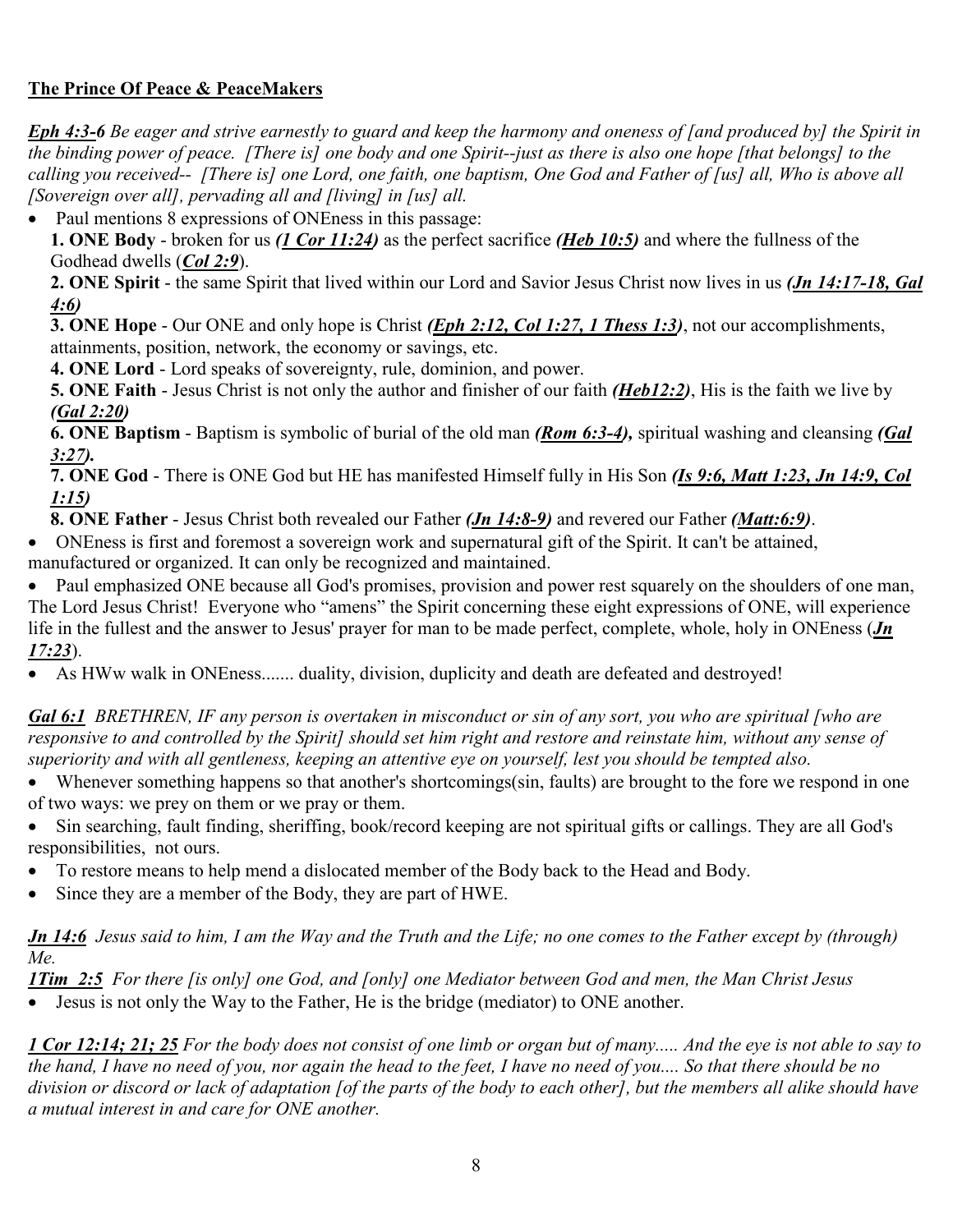*2 Cor 5:16-17 Consequently, from now on we estimate and regard no one from a [purely] human point of view [in terms of natural standards of value]. [No] even though we once did estimate Christ from a human viewpoint and as a man, yet now [we have such knowledge of Him that] we know Him no longer [in terms of the flesh]. Therefore if any person is [ingrafted] in Christ (the Messiah) he is a new creation (a new creature altogether); the old [previous moral and spiritual condition] has passed away. Behold, the fresh and new has come!* 

- When we look at other members of the Body with natural eyes (earthly perspective) we see them as.....we see them.
- It is only when we look at other members of the Body with spiritual eyes (God's perspective) that we them as God does.......Christ in them, them in Christ.
- Real communion is not shadow bread & wine, real communion is recognizing and receiving our common union.
- **The world will not see Christ in us until we see Christ in us/each other**.

*Matt 10:40-41 He who receives and welcomes and accepts you receives and welcomes and accepts Me, and he who receives and welcomes and accepts Me receives and welcomes and accepts Him Who sent Me. He who receives and*  welcomes and accepts a prophet because he is a prophet shall receive a prophet's reward, and he who receives and *welcomes and accepts a righteous man because he is a righteous man shall receive a righteous man's reward.* 

• Receiving a prophet or righteous man (or any member of the Body) is acknowledging and recognizing the gifting and anointing of others.

*1 Jn 4:3 And every spirit which does not acknowledge and confess that Jesus Christ has come in the flesh [but would annul, destroy, sever, disunite Him] is not of God [does not proceed from Him]. This [nonconfession] is the [spirit] of the antichrist, [of] which you heard that it was coming, and now it is already in the world.* 

• When we do not acknowledge the deposit of Christ in others, that is the spirit of the antichrist which denies Jesus Christ has come/is coming in the flesh.

#### **Feet & Defeat**

*Isa 52:7 How beautiful on the mountains are the feet of him who brings good tidings, making peace heard; who brings good news, making salvation heard; who says to Zion, Your God reigns!* 

*Rom 10:14-15 How then shall they call on Him in whom they have not believed? And how shall they believe in Him of whom they have not heard? And how shall they hear without preaching? And how shall they preach unless they are sent? As it is written, "How beautiful are the feet of them who preach the gospel of peace and bring glad tidings of good things!"* 

*1 Cor 15:25-26 For [Christ] must be King and reign until He has put all [His] enemies under His feet. The last enemy to be subdued and abolished is death.* 

- Isaiah prophesied about the beautiful feet of the Him (Messiah) and Paul referred to the fulfillment of the prophecy when he wrote about the beautiful feet of them (corporate Messiah/HWE).
- Feet symbolize the foundation upon which the Body stands.
- The Greek word for beautiful is *hōraios* which means *belonging to the right hour or season* (*timely*), *that is, (by implication) flourishing (beauteous)*. Beautiful describes that which is seasonable, produced or brought forth at the right or prime time when things are at its loveliest and best.
- Like wine.....God has saved His best till last and at the right time He will unveil His feet company (sons of God/overcomers/manchild) to subdue and abolish all enemies.......including death.

*Eph 2:10-16 For we are God's [own] handiwork (His workmanship), recreated in Christ Jesus, [born anew] that we may do those good works which God predestined (planned beforehand) for us [taking paths which He prepared ahead of time], that we should walk in them [living the good life which He prearranged and made ready for us to live].* 

 *Therefore, remember that at one time you were Gentiles (heathens) in the flesh, called Uncircumcision by those who called themselves Circumcision, [itself a mere mark] in the flesh made by human hands. [Remember] that you were at that time separated (living apart) from Christ [excluded from all part in Him], utterly estranged and outlawed from the rights of Israel as a nation, and strangers with no share in the sacred compacts of the [Messianic] promise [with no*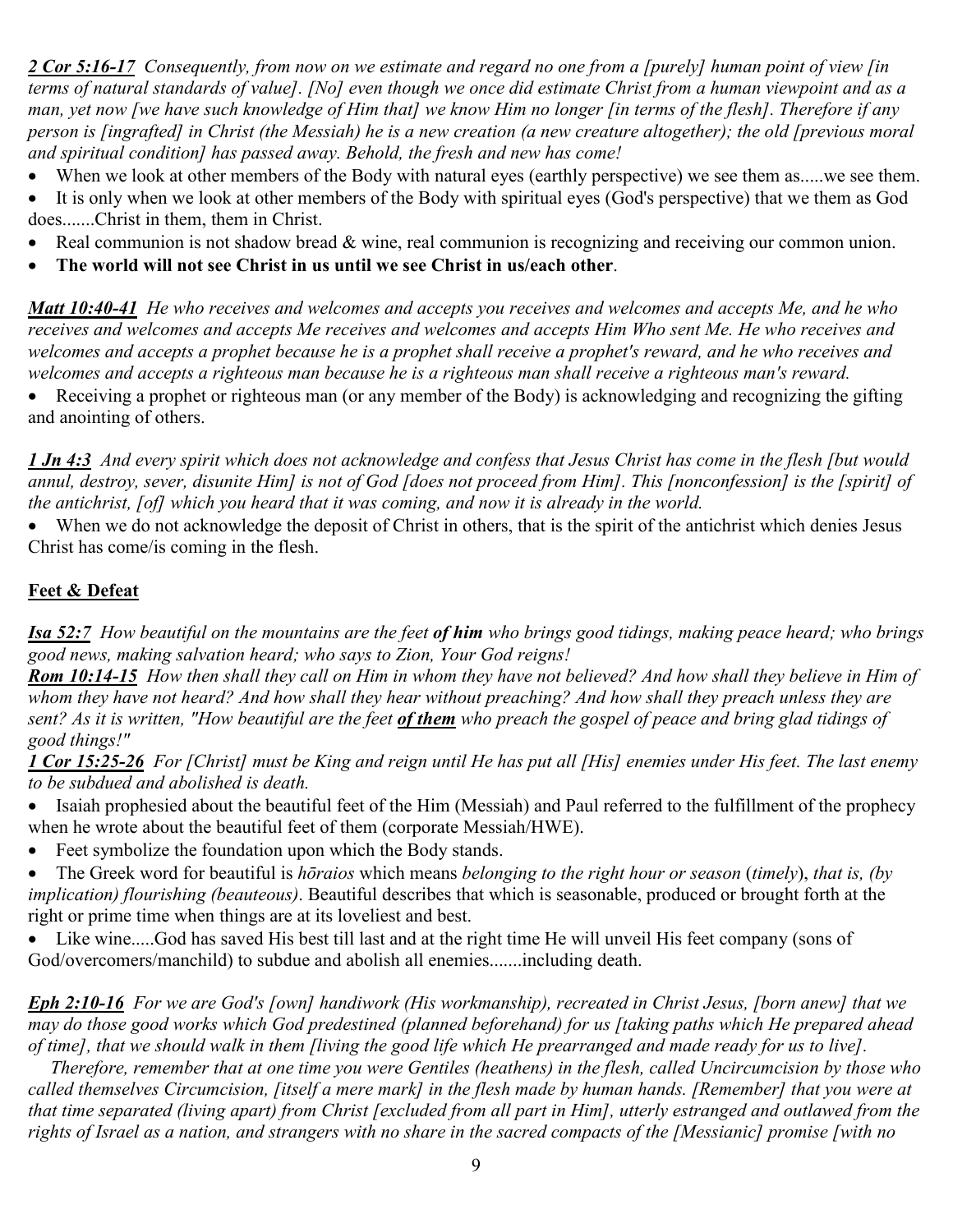*knowledge of or right in God's agreements, His covenants]. And you had no hope (no promise); you were in the world without God. But now in Christ Jesus, you who once were [so] far away, through (by, in) the blood of Christ have been brought near. For He is [Himself] our peace (our bond of unity and harmony). He has made us both [Jew and Gentile] one [body], and has broken down (destroyed, abolished) the hostile dividing wall between us, By abolishing in His [own crucified] flesh the enmity [caused by] the Law with its decrees and ordinances [which He annulled]; that He from the two might create in Himself one new man [one new quality of humanity out of the two], so making peace. And [He designed] to reconcile to God both [Jew and Gentile, united] in a single body by means of His cross, thereby killing the mutual enmity and bringing the feud to an end.* 

• Jesus Christ has broken down and totally destroyed the carnal, soulish self life that divided us from ONE another. The result of all that He accomplished is the creation of ONE new (species, creation) man.

• It is this and only this ONE new (species, creation) man that can work the works that God ordained for them before the foundation of the world.

• Father is raising up this ONE new (species, creation) man to stand up in their earthen vessels, rule in the midst of enemies and enter into resurrection life while yet on/in the earth.

#### **Beautiful & Bold/Just as I AM, ...Without One Me**

*Acts 2:14 But Peter, standing with the eleven, raised his voice and addressed them: You Jews and all you residents of Jerusalem, let this be [explained] to you so that you will know and understand; listen closely to what I have to say. 1 Jn 4:17 In this is our love made perfect, that we may have boldness in the day of judgment, that as He is, so also we are in this world.* 

• The word boldness is *parrhēsia* which implies *all out spokenness, that is, frankness, bluntness, publicity; by implication assurance, confidence, freely, openly, plainly*.

• Father is processing and perfecting a people, a corporate man who lives, moves and has their being in HIM and HWE rather than He and me.

• Man is quickly coming to his' wits end. Babylon is falling, the world (systems) is coming to an end. God is raising up a corporate Man who will walk and talk with the **boldness** which **only comes from knowing who HWE is**.

#### **Feet & Mouth HisEase**

*Eze 37:1-14 THE HAND of the Lord was upon me, and He brought me out in the Spirit of the Lord and set me down in the midst of the valley; and it was full of bones. And He caused me to pass round about among them, and behold, there were very many [human bones] in the open valley or plain, and behold, they were very dry.* 

 *And He said to me, Son of man, can these bones live? And I answered, O Lord God, You know!* 

 *Again He said to me, Prophesy to these bones and say to them, O you dry bones, hear the word of the LordThus says the Lord God to these bones: Behold, I will cause breath and spirit to enter you, and you shall live; And I will lay sinews upon you and bring up flesh upon you and cover you with skin, and I will put breath and spirit in you, and you [dry bones] shall live; and you shall know, understand, and realize that I am the Lord [the Sovereign Ruler, Who calls forth loyalty and obedient service].* 

 *So I prophesied as I was commanded; and as I prophesied, there was a [thundering] noise and behold, a shaking and trembling and a rattling, and the bones came together, bone to its bone. And I looked and behold, there were sinews upon [the bones] and flesh came upon them and skin covered them over, but there was no breath or spirit in them.* 

 *Then said He to me, Prophesy to the breath and spirit, son of man, and say to the breath and spirit, Thus says the Lord God: Come from the four winds, O breath and spirit, and breathe upon these slain that they may live.* 

 *So I prophesied as He commanded me, and the breath and spirit came into [the bones], and they lived and stood up upon their feet, an exceedingly great host.* 

 *Then He said to me, Son of man, these bones are the whole house of Israel. Behold, they say, Our bones are dried up and our hope is lost; we are completely cut off. Therefore prophesy and say to them, Thus says the Lord God: Behold, I will open your graves and cause you to come up out of your graves, O My people; and I will bring you [back home] to*